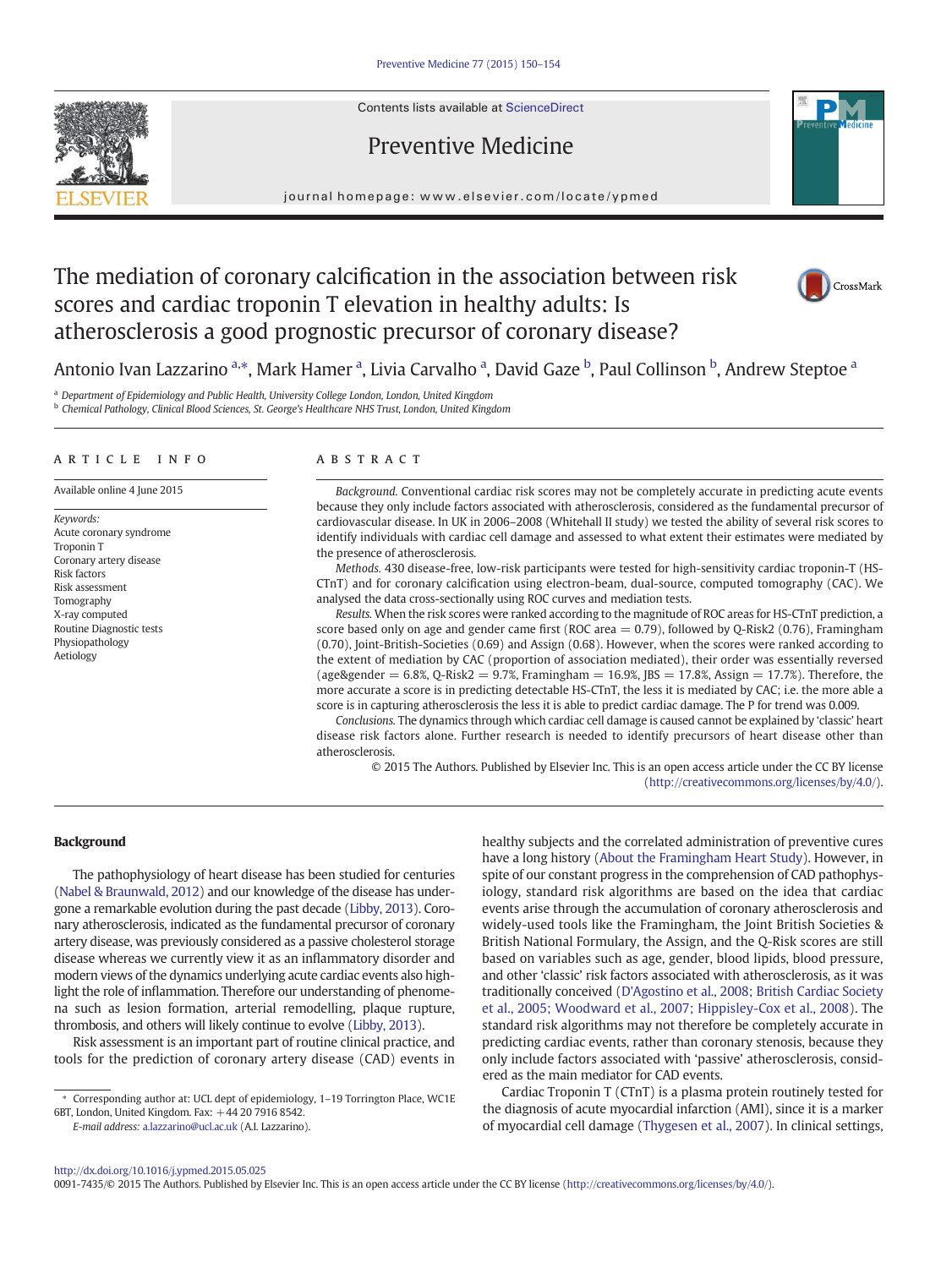CTnT is measured using standard assays that have a lower detection limit of 10 ng/L [\(Wallace et al., 2006](#page-3-0)) and a diagnostic threshold of 35 ng/L ([Thygesen et al., 2007; Wallace et al., 2006](#page-3-0)). However, highsensitivity assays have recently been developed (HS-CTnT) with a lower detection limit of 3 ng/L [\(Giannitsis et al., 2010; Collinson,](#page-3-0) [2011; Collinson et al., 2012\)](#page-3-0). In healthy people not fulfilling any diagnostic criterion for AMI, greater HS-CTnT is associated with greater incidence of AMI, other structural and functional heart diseases, cardiovascular mortality, and all-cause mortality, and can be therefore considered the most proximal sentinel marker of heart disease ([De Lemos](#page-4-0) [et al., 2010; deFilippi et al., 2010](#page-4-0)).

The mechanisms and clinical relevance of HS-CTnT in apparently low risk participants remains poorly understood, and further research is needed to understand if HS-CTnT should be included in screening tools as part of routine clinical practice. However, identifying groups of people with low risk profile, absent coronary calcification, but with detectable HS-CTnT would create a momentum towards the exploration of new pathophysiologic dynamics of heart disease.

The aim of this study was to test the ability of the Framingham, the Joint British Societies & British National Formulary (JBS/BNF), the Assign, and the Q-Risk 2 scores to identify individuals with detectable HS-CTnT plasma concentration in people with and without apparent atherosclerosis as defined by coronary artery calcification (CAC) and to assess to what extent their estimates are mediated by CAC.

## Methods

## Study design

Our cross-sectional study involved participants drawn from the Whitehall II epidemiological cohort [\(Marmot et al., 1991](#page-4-0)) between 2006 and 2008 in United Kingdom. The criteria for entry into the study included no history or objective signs of clinical or subclinical CVD, no previous diagnosis or treatment for hypertension, inflammatory diseases, allergies, or kidney disease. CVD was defined as prior myocardial infarction, stable or unstable angina, revascularization procedure, heart failure, transitory ischaemic attack, stroke, or electrocardiographic abnormalities (resting 12-lead electrocardiograms were taken). This information was confirmed by a telephone interview and verified from clinical data collected from the previous seven phases of the Whitehall II study. Volunteers were of white European origin, aged 53–76 years, and 56.5% were in full-time employment. Selection was stratified by grade of employment (current or most recent) to include higher and lower socioeconomic status participants. From the initially invited participants ( $n = 1169$ ), 27.6% were not eligible (mainly because of prescribed medications) and 25.9% declined to take part. Participants were prohibited from using any medication from seven days before testing and were rescheduled if they reported colds or other infections on the day of testing. Participants gave full informed consent to participate in the study and ethical approval was obtained from the UCLH committee on the Ethics of Human Research. The study conformed to the principles of the declaration of Helsinki.

# Data collection

Non-fasting blood samples were collected in EDTA tubes and centrifuged immediately at 2500 rpm for 10 min at room temperature. Plasma was removed from the tube and aliquoted into 0.5 ml portions and stored at 80 °C until analysis. We measured cardiac troponin T concentrations using a highly sensitive assay on an automated platform (Elecsys-2010 Troponin T hs STAT, Roche Diagnostics), with a lower detection limit of 3 ng/L and a reported 99th percentile value in apparently healthy individuals of 13.5 ng/L, at which the CV is 9%, confirmed by in house studies [\(Giannitsis et al., 2010; Collinson, 2011; Collinson](#page-3-0) [et al., 2012](#page-3-0)).

The assessment of coronary artery calcification (CAC) was performed using electron beam computed tomography (GE Imatron C-150, San Francisco, CA, USA) as previously described [\(Anand et al., 2007](#page-4-0)). In brief, 40 contiguous 3 mm slices were obtained during a single breath-hold starting at the carina and proceeding to the level of the diaphragm. Scan time was 100 ms/slice, synchronized to 40% of the R-R interval. Agatston and volumetric calcium scores were calculated to quantify the extent of CAC by a single experienced investigator blinded to the psychophysiological and clinical data on an Aquarius workstation (TeraRecon Inc., San Mateo, CA, USA). Since calcified volume was very highly correlated with Agatston score (Spearman's rho  $= 0.99$ ), we present data for Agatston score only.

Participants reported current smoking levels. We measured height and weight in light clothing for the calculation of body mass index (BMI). Fasting blood samples were taken during a separate clinical assessment. Total and high-density lipoprotein (HDL) cholesterol and triglycerides were measured within 72 h in serum stored at 4 °C using enzymatic colorimetric methods ([Brunner et al., 1997](#page-4-0)). Low-density lipoprotein (LDL) cholesterol was derived using the Friedewald equation ([Warnick et al., 1990](#page-4-0)). Glucose homeostasis was assessed from glycated haemoglobin (HbA1C) concentration, assayed using boronate affinity chromatography, a combination of boronate affinity and liquid chromatography.

# Data analysis

Data analysis was performed using Stata v.13. We checked the dataset for missing and inconsistent values, as well as normality, outliers, and digit preference for linear variables. We excluded 83/543 people (15.3%) with prescribed statins or diabetes. Out of the remaining 460 participants, 30 (6.5%) had missing information for HS-CTnT due to insufficient blood samples, and the final analytic sample therefore comprised 430 people. HS-CTnT was highly right-skewed and for 83.3% ( $n = 358$ ) of the sample it was undetectable (below the lower detection limit of 3 ng/L) and so it was transformed into a binary variable (detectable vs undetectable). We calculated the Framingham (general CVD, primary model), the JBS/BNF, the Assign, and the Q-Risk2 scores for the risk of CVD events within ten years using information about age, gender, total cholesterol, HDL, systolic blood pressure, smoking, diabetes, history of CVD (not for Assign), family history of CVD (not for Framingham and JBS/BNF), BMI (Q-Risk2 only), ethnicity (Q-Risk2 only), and rheumatoid arthritis (Q-Risk2 only) [\(D'Agostino et al., 2008; British Cardiac](#page-3-0) [Society et al., 2005; Woodward et al., 2007; Hippisley-Cox et al., 2008](#page-3-0)). The computation of the Assign and the Q-Risk2 algorithms includes optional variables consisting of area-based socio-economic deprivation scores for UK, and we opted to use their default values (20 for Assign and zero for Q-Risk2) so that the predictions were based on clinical variables only and were therefore comparable to the ones from the other algorithms, which do not consider such variables. We also calculated a simple risk score based on age and gender only. To do this we fitted a logistic regression model with age and gender as covariates and HS-CTnT as outcome and calculated the predicted probability of HS-CTnT prevalence [\(Cleves, 2002\)](#page-4-0).

We performed non-parametric ROC analysis to assess the accuracy of each risk score in predicting the presence of detectable HS-CTnT and compared each of these estimates with the one based on age and gender alone (reference).

We used binary mediation analysis to assess to what extent the association between each risk score and HS-CTnT was mediated by CAC ([Stata FAQ](#page-4-0)). In particular, we calculated the proportion of the effect that is mediated [\(Stata FAQ](#page-4-0)) and its 95% confidence intervals using bootstrapping (1000 replications) ([Mooney, 1993](#page-4-0)). Similarly to the ROC analysis, we used the score based on age and gender as the referent equation for the comparisons.

We performed a statistical test for trend using the following strategy: we constructed a  $5 \times 2$  table containing the results from the ROC analysis and from the mediation analysis for each score and calculated a P for trend using linear regression.

#### Sensitivity analyses

We considered CAC in several different ways: linear; log-linear; binary with a cut-off at zero; binary with a cut-off at 100 (this threshold was based on the St Francis Heart Study that demonstrated maximum sensitivity and specificity for detecting cardiovascular events at a threshold calcium score ≥ 100 ([Arad et al.,](#page-4-0) [2005](#page-4-0))); and ordered categorical with cut-offs at 0, 100, and 400. The score based on age and gender was calculated including an interaction term between age and gender (multiplicative model) since risk algorithms are usually gender specific. A second score based on age and gender was calculated including measures of systemic inflammation (Interleukin-6 and C-reactive protein) since they are considered as novel risk factors for CVD. Instead of fitting the ROC models using the risk scores directly, we used the same procedure as for age and gender, i.e. we first fitted a logistic regression model using the risk score as exposure and HT-CTnT as outcome, we then calculated the predicted probabilities, and then used those to fit the ROC model [\(Cleves, 2002](#page-4-0)). We used linear ([Stata FAQ\)](#page-4-0) instead of binary mediation.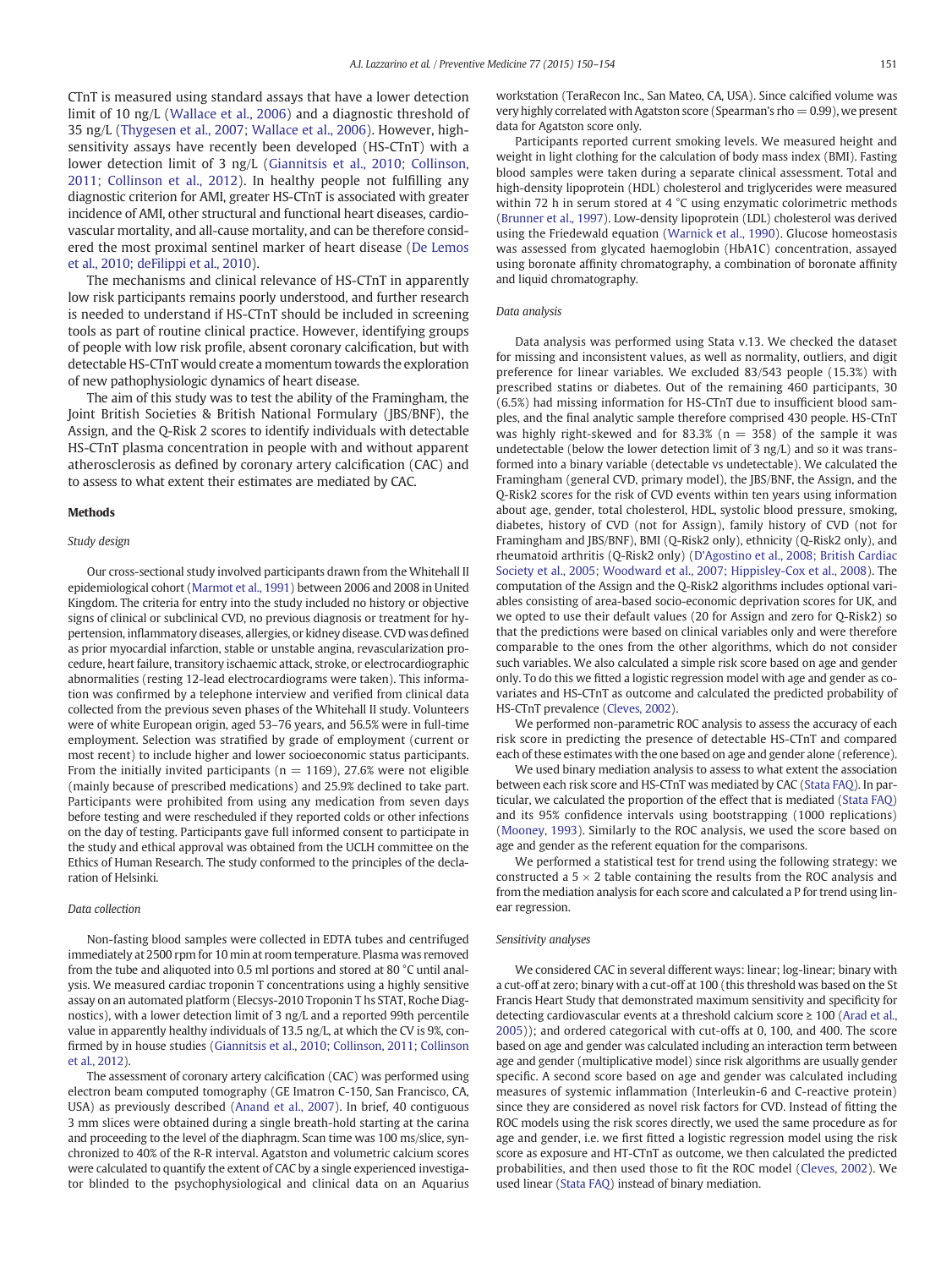# Results

Out of the 430 participants in our final dataset, none had been prescribed anti-hypertensive treatment or statins or had diabetes, and on average they were at low risk for CVD events within ten years according to any algorithm used (their mean risks ranged from  $10.6\%$  [s.d.  $= 6.1\%$ ] calculated using the JBS/BNF equation to  $14.4\%$  [s.d. = 7.4] calculated using the Assign equation). The prevalence of detectable HS-CTnT and CAC were 17.9% and 55.6% (77 and 239 participants, respectively). Out of the 191 participants without CAC, 11.0% ( $n = 21$ , 95%CI = 6.9% to 16.3%) had detectable HS-CTnT. The sample is further described in Table 1.

Table 2 and [Fig. 1](#page-3-0) show the results of the ROC analysis. The score based on age and gender (reference) was a better predictor for detectable HS-CTnT compared with any other: the area under the ROC curve for age and gender was  $0.79$  (95%CI = 0.75 to 0.83), for Q-Risk2 score was 0.76 (95%CI = 0.72 to 0.80; P value against age and gender  $=$ 0.047), for Framingham was 0.70 (95%CI = 0.66 to 0.75;  $P = 0.002$ ), for JBS/BNF was 0.69 (95%CI = 0.64 to 0.73;  $P = 0.001$ ), and for Assign score was 0.68 (95%CI = 0.64 to 0.73;  $P = 0.003$ ).

[Table 3](#page-3-0) shows the results of the mediation models. The 6.8%  $(95\%CI = -0.1\%$  to 13.8%) of the effect of age and gender on HS-CTnT was mediated by CAC (referent model), whereas this proportion was 9.7% for Q-Risk 2 score (95%CI =  $1.6%$  to 17.8%; P value against age and gender = 0.245), 16.9% for Framingham ( $95\%$ CI = 7.5% to 26.3%;  $P = 0.018$ ), 17.8% for JBS/BNF (95%CI = 7.4% to 28.2%;  $P = 0.019$ ), and 17.7% for Assign score (95%CI = 6.4% to 29.0%; P = 0.029). The full output from the mediation models is presented in an on-line supplementary data file.

Therefore, when the risk algorithms are ranked according to the magnitude of ROC areas, the age and gender model comes first, followed by Q-Risk2, Framingham, JBS/BNF, and Assign (Table 2). However, when the scores are ranked according to the extent of mediation by CAC, their order is essentially reversed [\(Table 3](#page-3-0)). Consequently, the more accurate

## Table 1

Sample description: 430 CVD-free participants drawn from the Whitehall II epidemiological cohort between 2006 and 2008 in United Kingdom.

| Variable                                              | Mean or %    | <b>SD</b> |
|-------------------------------------------------------|--------------|-----------|
| Age (years)<br>Male $(\%)$                            | 62.8<br>55.6 | 5.7       |
| White ethnicity (%)                                   | 100.0        |           |
| Smoker (%)                                            | 4.4          |           |
| No. of cigarettes per day if smoker                   | 15.0         | 8.7       |
| Body mass index ( $\text{Kg/m}^2$ )                   | 25.7         | 3.8       |
| Systolic blood pressure (mmHg)                        | 128.5        | 15.3      |
| Diastolic blood pressure (mmHg)                       | 69.6         | 8.4       |
| $HDL$ (mmol/L)                                        | 1.7          | 0.5       |
| $LDL$ (mmol/L)                                        | 3.1          | 0.8       |
| Total cholesterol (mmol/L)                            | 5.4          | 0.9       |
| Total cholesterol /HDL ratio                          | 3.4          | 1.0       |
| Glycosylated haemoglobin (mean %)                     | 5.4          | 0.3       |
| Diabetes (%)                                          | 0.0          |           |
| Family history of CVD (%)                             | 52.7         |           |
| On treatment for hypertension (%)                     | 0.0          |           |
| On treatment with statins (%)                         | 0.0          |           |
| Rheumatoid arthritis (%)                              | 0.0          |           |
| Estimated risk of CVD events within 10 years (mean %) |              |           |
| Framingham                                            | 13.2         | 7.1       |
| <b>IBS/BNF</b>                                        | 10.6         | 6.1       |
| Assign                                                | 14.4         | 7.4       |
| Orisk <sub>2</sub>                                    | 11.4         | 5.5       |
| Agatston coronary calcium score (%)                   |              |           |
| None                                                  | 44.4         |           |
| < 100                                                 | 33.7         |           |
| 100-399                                               | 14.2         |           |
| $400 +$                                               | 7.7          |           |
| Detectable HS-CTnT (%)                                | 17.9         |           |
| HS-CTnT concentration if detectable (geom. ng/L)      | 6.0          | 1.6       |

#### Table 2

Comparison of areas under the ROC curve for the prediction of detectable concentrations of HS-CTnT in 430 CVD-free participants drawn from the Whitehall II epidemiological cohort between 2006 and 2008 in United Kingdom.

| Risk score     | ROC. | Binomial exact |      |           |
|----------------|------|----------------|------|-----------|
|                | Area | 95% CI         |      |           |
| Age and gender | 0.79 | 0.75           | 0.83 | Reference |
| O-Risk 2       | 0.76 | 0.72           | 0.80 | 0.047     |
| Framingham     | 0.70 | 0.66           | 0.75 | 0.002     |
| <b>IBS/BNF</b> | 0.69 | 0.64           | 0.73 | 0.001     |
| Assign         | 0.68 | 0.64           | 0.73 | 0.003     |

a score is in predicting detectable HS-CTnT the less it is mediated by CAC. In other words, the more able a score is in capturing atherosclerosis the less it is able to predict cardiac damage. The P for trend was 0.009.

The sensitivity analyses gave similar results compared with the main analysis.

# **Discussion**

Our results show that a risk model based on age and gender is more accurate in predicting the presence of detectable concentrations of cardiac Troponin T using a high-sensitivity assay compared with several widely-used algorithms for the prediction of CVD events within ten years that use additional risk factors such as lipid profile and blood pressure. We have also ascertained that the predictions are mediated by coronary calcification to a greater extent for these algorithms compared with age and gender alone, and we found a trend showing that the more accurate a score is in predicting detectable HS-CTnT the less it is mediated by CAC. This suggests that mechanisms other than extent of coronary atherosclerosis may operate in determining ischaemia and/ or that phenomena other that ischaemia may cause CVD. Moreover, since the risk scores typically take age and sex into account, the poorer ability of these algorithms to identify people with detectable troponin indicates that the inclusion of standard cardiovascular risk factors may reduce the accuracy of predicting the processes that lead to release of troponin T. About 11% of our participants with absent coronary calcification had detectable levels of HS-CTnT.

A strength of our study is that all participants were free from any disease (including diabetes) and symptoms, and that no participants were taking anti-hypertensive medications or statins, limiting issues of confounding, interaction, and bias. On the other hand, the fact that we have used a low risk sample may limit the applicability of our results to the general population (broader spectrum of risk profiles).

The prevalence of detectable HS-CTnT (17.9%) in our British sample was similar to levels reported (15.7%) in a large-scale nationallyrepresentative CVD-free population sample in USA ([De Lemos et al.,](#page-4-0) [2010\)](#page-4-0). This suggests that our selection strategy was relatively unbiased, and that the biochemical analyses in our study were comparable to those in other investigations.

A single measure of plasma HS-CTnT concentration cannot be regarded as a robust test if it is not stable over time, i.e. if it shows high intra-individual short-term variation. However, the results from the ARIC study showed that HS-CTnT intra-individual variability over 6 weeks is small, with a correlation coefficient of 0.94 ([Agarwal et al.,](#page-4-0) [2011\)](#page-4-0).

A limitation of our study is that we did not assess the prediction of actual future CVD events in a prospective manner, but we only considered HS-CTnT cross-sectionally. However, Troponin T is a contractile protein that normally is not found in serum and it is released only when myocardial necrosis occurs and it is therefore highly sensitive and specific for cardiac damage ([Hillis & Fox, 1999\)](#page-4-0). As a consequence, HS-CTnT is considered to be a proximal marker of heart disease, since the Troponin  $T$  test is at the core of the diagnosis of AMI itself [\(Thygesen et al., 2007](#page-3-0)). Furthermore, our study design (cross-sectional on disease-free and symptoms-free people) limits the possibility of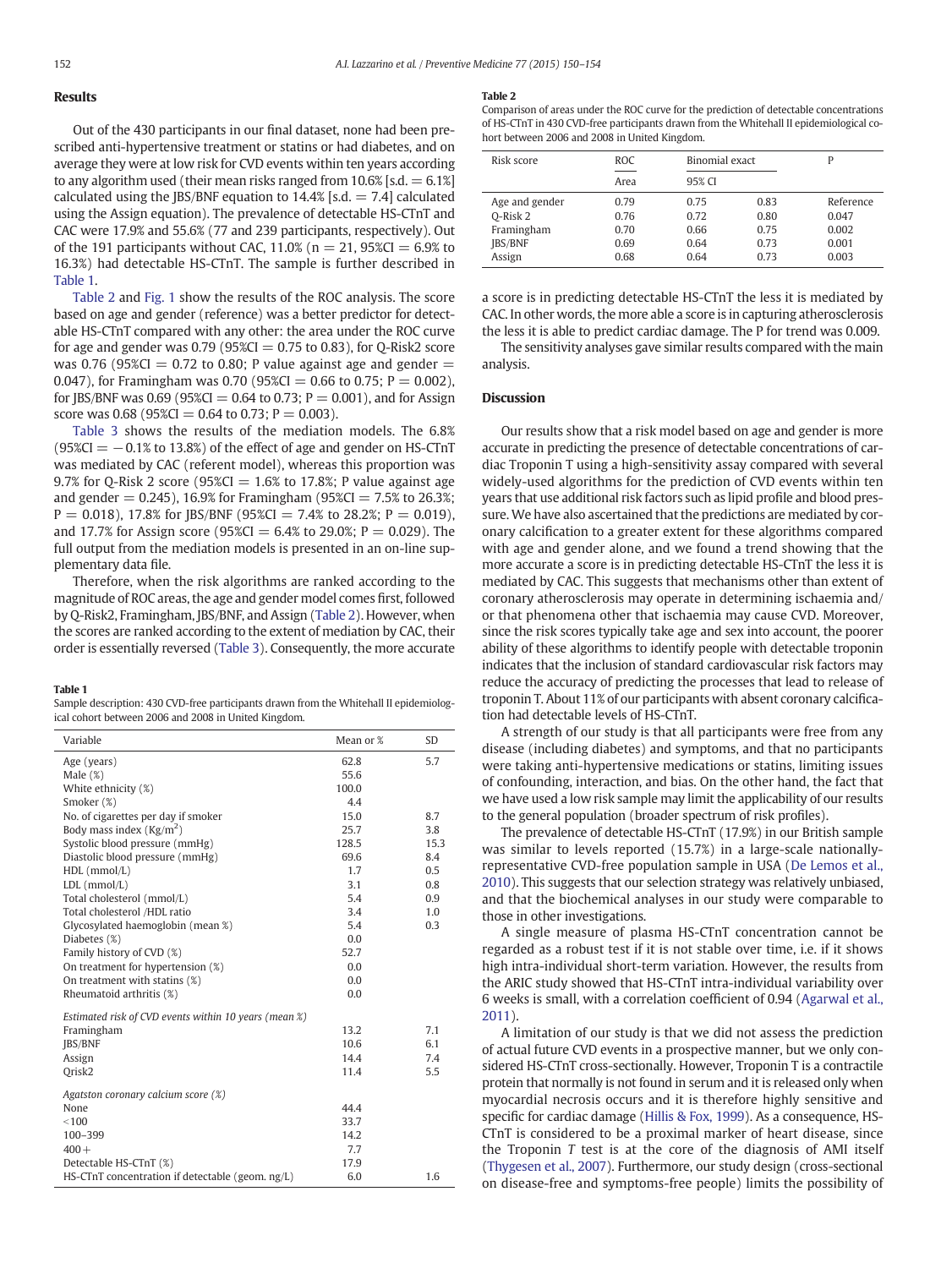<span id="page-3-0"></span>



selection bias that is typical of follow-up studies. Moreover, the possibility of reverse causality (elevated levels of HS-CTnT causing increased risk scores because of elevated levels of cholesterol, high blood pressure, etc.) is not biologically plausible, especially for the score based on age and gender, which are non-modifiable parameters.

Our results could be distorted if our CAC measurements did not mark atherosclerosis accurately (information bias). However, although it has been argued that plaque calcification may be actually protective against plaque rupture, the role of calcification in the progression and as a marker of coronary atherosclerosis has been confirmed, and CAC score is considered an excellent marker of atherosclerosis [\(Shimizu et al.,](#page-4-0) [2012](#page-4-0)).

Non-calcified coronary plaques are not detectable using cardiac computerized tomography and therefore an explanation to our results may be that the 'classic' risk factors may have an effect of plaque calcification, whereas plaque formation and instability may be mainly due to some other unknown factors. In fact, it has been argued that raised troponin T may be due to occult or undetected plaque rupture [\(Korosoglou](#page-4-0) [et al., 2011\)](#page-4-0) and it is known that plaque rupture is a relatively common event that is usually not followed by an acute cardiac event [\(Arbab-](#page-4-0)[Zadeh et al., 2012\)](#page-4-0).

In conclusion, our results suggest that the 'classic' risk factors for CVD, on which several internationally-used algorithms are based, are not able to explain all dynamics through which cardiac cell damage is caused. Further research is needed to identify other determinants of CVD that may become part of risk scores and may make CVD risk prediction more accurate.

#### Table 3

Comparison of mediation models for HS-CTnT: percentage of association between risk score and HS-CTnT that is mediated by CAC, for 430 CVD-free participants drawn from the Whitehall II epidemiological cohort between 2006 and 2008 in United Kingdom.

| Risk score     | Percentage | <b>Bootstrap</b> |      | P         |
|----------------|------------|------------------|------|-----------|
|                | mediated   | 95% CI           |      |           |
| Age and gender | 6.8        | $-1.4$           | 13.8 | Reference |
| O-Risk 2       | 9.7        | 1.6              | 17.8 | 0.245     |
| Framingham     | 16.9       | 7.5              | 26.3 | 0.018     |
| JBS/BNF        | 17.8       | 7.4              | 28.2 | 0.019     |
| Assign         | 17.7       | 6.4              | 29.0 | 0.029     |

#### Conflict of interest statement

All authors declare no conflict of interest of any kind.

# Acknowledgments and disclosures

This research was supported by the British Heart Foundation, United Kingdom. The funder played no role in any phase of the study. All authors have made substantial contribution to the conception and design of the study, the acquisition of data, the interpretation of the results, and the critical review of the article. AL drafted the article and carried out the data analysis and takes responsibility for the accuracy of the analysis. All authors have approved the final article.

# Appendix A. Supplementary data

Supplementary data to this article can be found online at [http://dx.](http://dx.doi.org/10.1016/j.ypmed.2015.05.025) [doi.org/10.1016/j.ypmed.2015.05.025](http://dx.doi.org/10.1016/j.ypmed.2015.05.025).

#### References

- Nabel, E.G., Braunwald, E., 2012. [A tale of coronary artery disease and myocardial infarc](http://refhub.elsevier.com/S0091-7435(15)00186-3/rf0005)[tion. N. Engl. J. Med. 366 \(1\), 54](http://refhub.elsevier.com/S0091-7435(15)00186-3/rf0005)–63.
- Libby, P., 2013. [Mechanisms of acute coronary syndromes and their implications for ther](http://refhub.elsevier.com/S0091-7435(15)00186-3/rf0010)[apy. N. Engl. J. Med. 368 \(21\), 2004](http://refhub.elsevier.com/S0091-7435(15)00186-3/rf0010)–2013.
- About the Framingham Heart Study [Internet] [cited 2013 Feb 22];Available from [http://](http://www.framinghamheartstudy.org/about/index.html) [www.framinghamheartstudy.org/about/index.html](http://www.framinghamheartstudy.org/about/index.html).
- D'Agostino Sr., R.B., Vasan, R.S., Pencina, M.J., et al., 2008. [General cardiovascular risk pro](http://refhub.elsevier.com/S0091-7435(15)00186-3/rf0015)file [for use in primary care: the Framingham Heart Study. Circulation 117 \(6\), 743](http://refhub.elsevier.com/S0091-7435(15)00186-3/rf0015)–753.
- British Cardiac Society, British Hypertension Society, Diabetes UK, HEART UK, Primary Care Cardiovascular Society, Stroke Association, 2005. [JBS 2: Joint British Societies'](http://refhub.elsevier.com/S0091-7435(15)00186-3/rf0120) [guidelines on prevention of cardiovascular disease in clinical practice. Heart 91](http://refhub.elsevier.com/S0091-7435(15)00186-3/rf0120)  $(Sumbel, 5)$ , v1–v52
- Woodward, M., Brindle, P., Tunstall-Pedoe, H., 2007. [SIGN group on risk estimation.](http://refhub.elsevier.com/S0091-7435(15)00186-3/rf0125) [Adding social deprivation and family history to cardiovascular risk assessment: the](http://refhub.elsevier.com/S0091-7435(15)00186-3/rf0125) [ASSIGN score from the Scottish Heart Health Extended Cohort \(SHHEC\). Heart 93](http://refhub.elsevier.com/S0091-7435(15)00186-3/rf0125) [\(2\), 172](http://refhub.elsevier.com/S0091-7435(15)00186-3/rf0125)–176.
- Hippisley-Cox, J., Coupland, C., Vinogradova, Y., et al., 2008. [Predicting cardiovascular risk](http://refhub.elsevier.com/S0091-7435(15)00186-3/rf0020) [in England and Wales: prospective derivation and validation of QRISK2. BMJ 336](http://refhub.elsevier.com/S0091-7435(15)00186-3/rf0020) [\(7659\), 1475](http://refhub.elsevier.com/S0091-7435(15)00186-3/rf0020)–1482.
- Thygesen, K., Alpert, J.S., White, H.D., et al., 2007. Universal defi[nition of myocardial in](http://refhub.elsevier.com/S0091-7435(15)00186-3/rf0025)[farction. Circulation 116 \(22\), 2634](http://refhub.elsevier.com/S0091-7435(15)00186-3/rf0025)–2653.
- Wallace, T.W., Abdullah, S.M., Drazner, M.H., et al., 2006. [Prevalence and determinants of](http://refhub.elsevier.com/S0091-7435(15)00186-3/rf0030) [troponin T elevation in the general population. Circulation 113 \(16\), 1958](http://refhub.elsevier.com/S0091-7435(15)00186-3/rf0030)–1965.

Giannitsis, E., Kurz, K., Hallermayer, K., Jarausch, J., Jaffe, A.S., Katus, H.A., 2010. [Analytical](http://refhub.elsevier.com/S0091-7435(15)00186-3/rf0035) [validation of a high-sensitivity cardiac troponin T assay. Clin. Chem. 56 \(2\), 254](http://refhub.elsevier.com/S0091-7435(15)00186-3/rf0035)–261.

Collinson, P.O., 2011. [Sensitive troponin assays. J. Clin. Pathol. 64 \(10\), 845](http://refhub.elsevier.com/S0091-7435(15)00186-3/rf0040)–849.